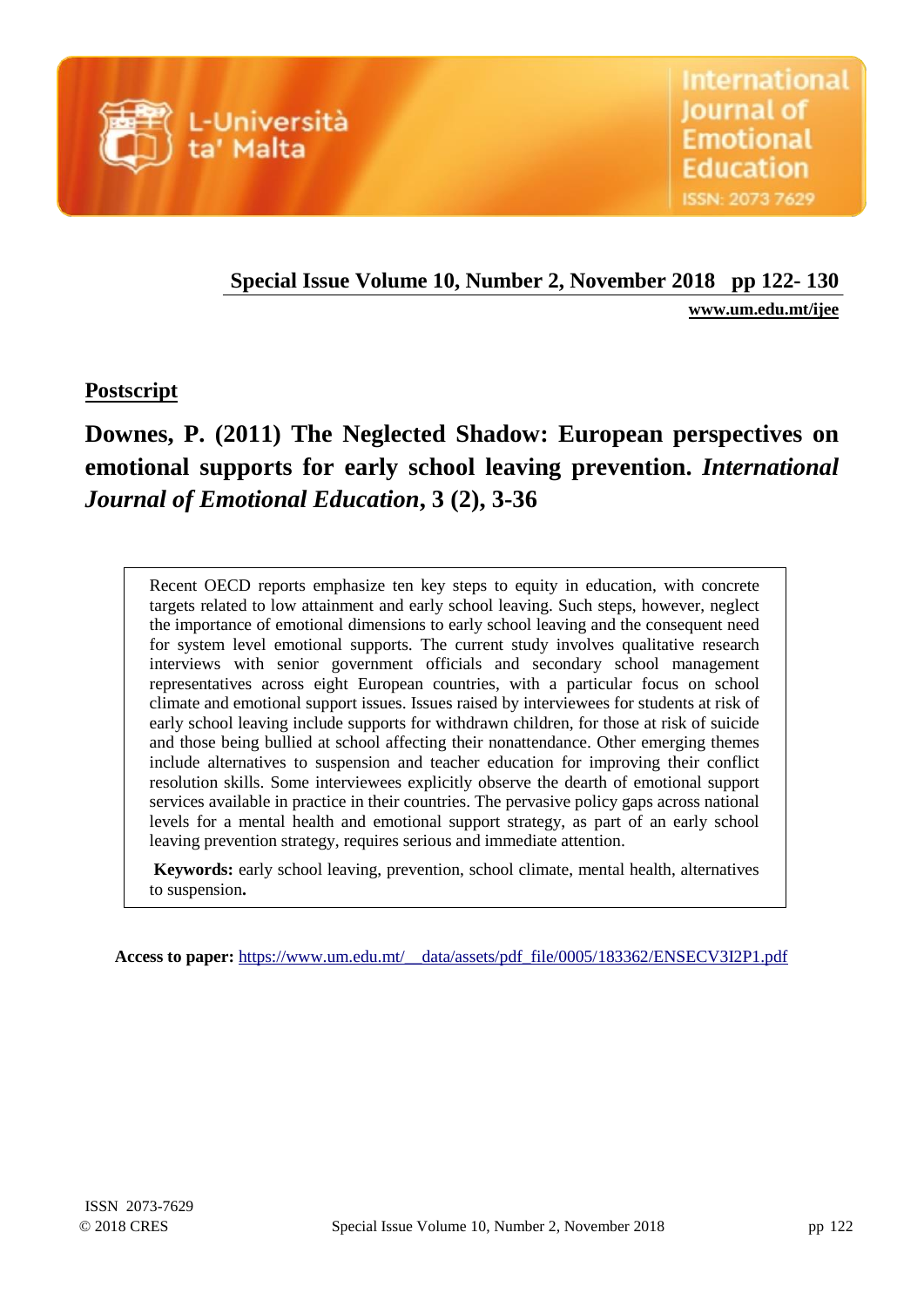# **POSTSCRIPT**

## **The Emotional-Relational Turn for Early School Leaving Prevention: Building on** *The Neglected Shadow* **for Inclusive Systems in and around Schools.**

# **Paul Downes 1 , Dublin City University, Ireland**

In Europe, if not internationally, the past decade in early school leaving prevention research and policy can be characterised as involving an emotional-relational turn. Some key features of this accelerated emotional-relational focus previously documented include the need to address authoritarian teaching and teacher conflict resolution skills, to prevent students being alienated from school. It also involves stronger integration of health and education policy and research, including emotional counselling supports and multidisciplinary teams in and around schools. This emotionalrelational turn is argued here to include four further pillars as part of an inclusive systems approach: children's voices, integrated bullying and early school leaving prevention supports, positive school climate, together with social and emotional education.

#### *Features of the Emotional-Relational Turn for Early School Leaving Prevention*

In Europe, if not internationally, the past decade in early school leaving prevention research and policy can be characterised as involving an emotional-relational turn (Downes 2018). Some key features of this emotionalrelational turn were argued for in *The Neglected Shadow* paper published in this journal. These include a heightened awareness of the need to address authoritarian teaching and teacher conflict resolution skills, to prevent students being alienated from school. It also involves a stronger integration of health and education policy and research, including an acceleration of focus on emotional counselling supports and multidisciplinary teams in and around schools, to address issues of family support, as well as complex needs such as addiction. The EU Commission Eurydice report (2014) has explicitly addressed the issue of the need to overcome policy bifurcation, the diametric splits at system levels between health and education, including social services ministries.

This emotional-relational turn is built on four further pillars: children and young people's voices, recognising the influence of bullying on early school leaving, positive school climate together with social and emotional education. This is not to minimise the importance of macrostructural dimensions such as poverty impinging on early school leaving, including for child labourers (Bademci, Karaday, & Vural, 2016). Ecclestone & Hayes (2009) pit an emotional wellbeing focus against a poverty focus, seeing the former as a distraction from the latter. While this may be the case in a distinctive UK historical context, it need not be the case more widely (Downes 2018a). Nevertheless, it is to be emphasised that structural investment issues such as high pupil-teacher ratio may impact classroom climate issues in countries experiencing high levels of poverty. It is to be recognised that there is not one early school leaving problem and a myriad of reasons why young people wish to leave school early. That this emotional-relational turn addresses a previously largely neglected issue for research and policy for early school leaving prevention is not to suggest that it is the sole lens for this issue.

-

<sup>1</sup> Email address: paul.downes@dcu.ie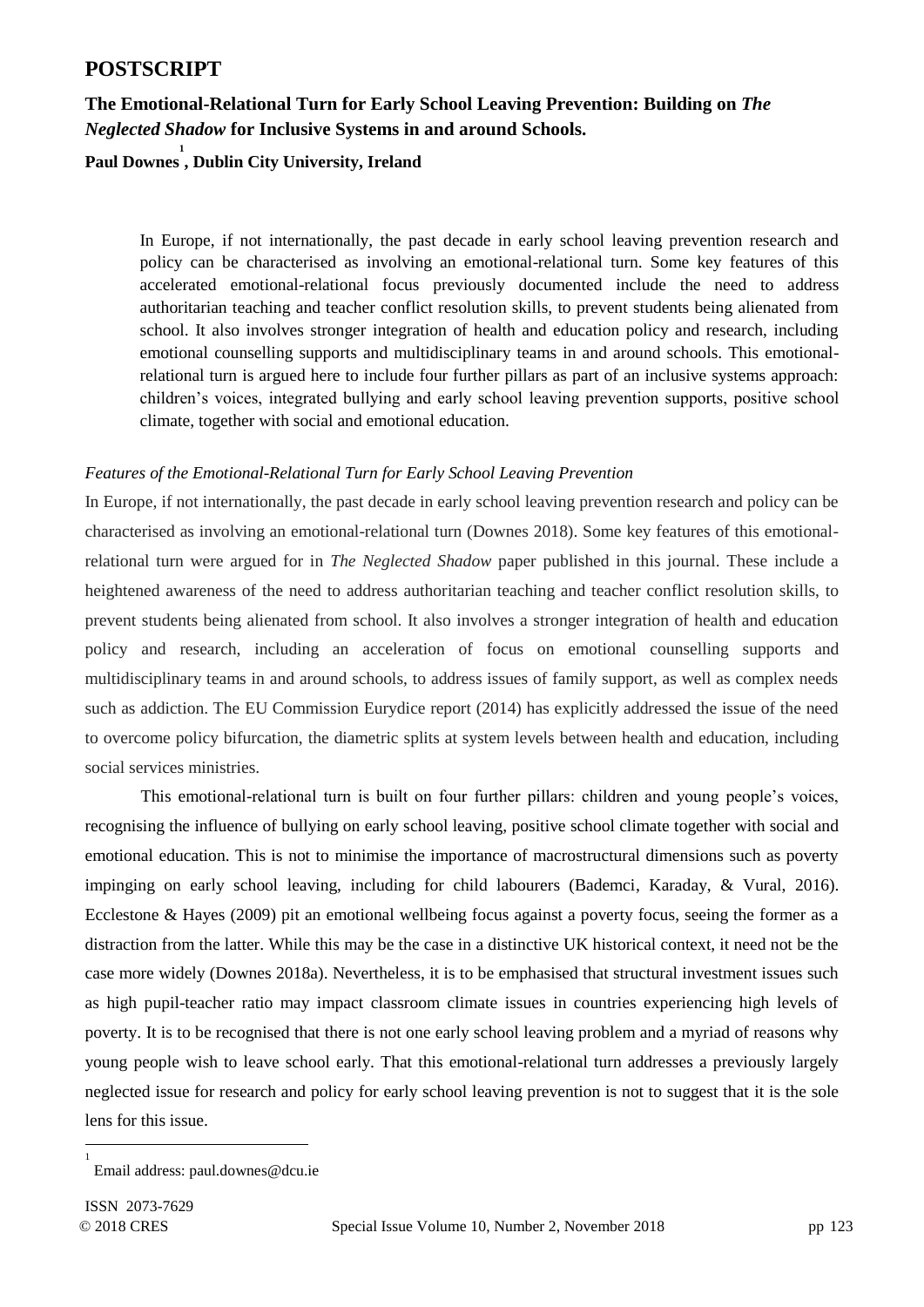A key dimension to bridge health and education concerns foregrounded in *The Neglected Shadow* is the need to bring public health models of differentiated need into analysis of early school leaving prevention, as well as its symbiotic research domain, school violence and bullying prevention. This distinguishes strategic levels of intervention for all (universal), some at moderate risk with a focus on group supports (selected prevention) and few at high risk with complex needs requiring individual intensive supports (indicated prevention). Esch et al.'s (2014) review of mental health dimensions to early school leaving offers notable findings relevant to this indicated prevention level. When adjusted for socio-demographic factors, mood disorders (e.g. depression) were significantly related to school dropout. Among anxiety disorders, after controlling for potentially confounding factors, social phobia was a strong predictor of poor educational outcomes, as indicated by early school leavers themselves, such as feeling too nervous in class and being anxious to speak in public, both representing symptoms of social phobia.

Bademci, Karaday and de Zulueta (2015) highlight neglect and abuse experienced by Istanbul street youth, while Quiroga, Janosz and Bisset's (2013) research involving 493 high-risk French-speaking adolescents living in Montreal observed that depression symptoms at the beginning of secondary school are related to higher dropout mainly by being associated with pessimistic views about the likelihood to reach desired school outcomes. Quiroga et al. (2013) conclude that interventions that target student mental health and negative self-perceptions are likely to improve dropout prevention. Loneliness has emerged as a risk factor for early school leaving in a Norwegian study, being as significant a risk factor as educational attainment (Frostad, Jan Pijl, & Egil Mjaavatn, 2015). This emotional-relational dimension of loneliness is less at the indicated prevention level of chronic need but more at the moderate risk level of selected prevention.

That relationships matter is not something that has emerged in research recently. International research in education has previously emphasised the importance of caring relationships in schools (e.g., Hamre & Pianta, 2001). Moreover, Bronfenbrenner & Morris' (1998) accentuation of proximal processes, as microsystem interaction such as relationships offers an apt initial framework for further accepting this truism that relationships matter. Markussen, Frøseth and Sandberg's (2011) research on relational supports and expulsions is a stark illustration of the key role of system relational supports. Their longitudinal study followed a sample of 9,749 Norwegian students over a five-year period, out of compulsory education and through upper secondary education. Not unexpectedly, they observed that the higher the students scored on an index measuring deviant behaviour, the higher their probability of early leaving as compared to completing. However, within this group demonstrating problematic behaviour, Markussen et al., (2011) found that students with high scores on an index measuring seriously deviant behaviour were less likely to leave early than students with low scores on this index; this finding is explained by the extra resources, support and attention these students are provided with, making it less probable for them to leave. Cederberg & Hartsmar (2013) observed that those who were considering leaving school early, but changed their mind, reported that they did so after advice from a teacher or a social worker. The large-scale EU funded study on early school leaving, RESL-EU, also places relationships central to early school leaving prevention (van Praag, Nouwen, Van Caudenberg, Clycq, & Timmerman, 2018), as does an EU Commission report on lessons from second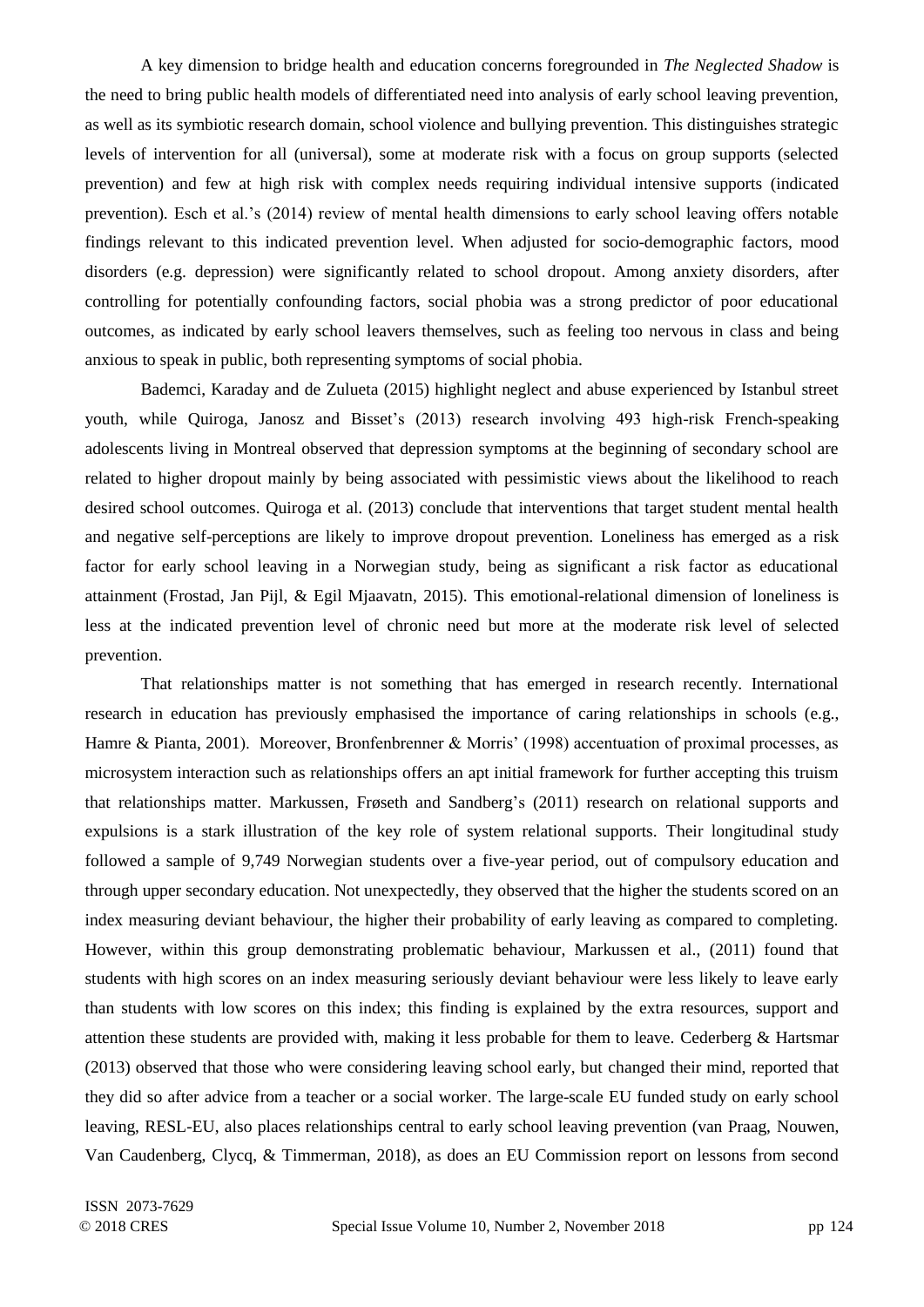chance education (Day, Mozuraityte, Redgrave, & McCoshan, 2013). Likewise, school disengagement is in its very own terms of self-description an issue of relationships, a loss of relation to a school institutional environment often due to systemic factors (Rogers 2016).

# *Integrating Research and Strategic Responses for Early School Leaving and School Violence and Bullying Prevention*

Bridging health and education has also involved a reconstruction of domains typically treated as largely separate from each other, such as early school leaving and school bullying prevention (Downes & Cefai 2016). Different problems may invite common integrated system responses. This ecological systems approach builds on Bronfenbrenner to also address system blockage (Downes 2014). While not necessarily the same individuals are at risk of early school leaving and bullying, possible responses show great similarities and therefore a common strategy may be useful, including common systems of supports, such as a transition focus to post-primary, multidisciplinary teams for complex needs (Edwards & Downes 2013), language support, family outreach supports and teacher professional development on issues relevant to preventing both problems, such as teachers' conflict resolution and diversity awareness competences (Downes & Cefai 2016). Direct and indirect effects of bullying on early school leaving relevant to perpetrators and victims include school absence, negative interpersonal relations with peers and conflict with teachers, low concentration in school, decreased academic performance, negative school climate influences, lower school belonging, satisfaction, and pedagogical well-being, with the effects of bullying exacerbated for those already at risk of early school leaving (Downes & Cefai 2016).

System blockages as a variant of authoritarian teaching include discriminatory bullying (Elamé 2013). This is a key issue in the context of increased migration in Europe and beyond. Elamé's (2013) research on discriminatory bullying involved a sample of 1352 immigrant and Roma students as part of a wider sample of 8817 students across 10 European countries. The findings of Elamé's (2013) study regarding the fundamental importance of teacher influence on discriminatory bullying are of particular interest. Those immigrant and Roma students who think the teacher exhibits similar behaviour towards 'native' and immigrant and Roma children in the class are those bullied least in the last 3 months. In contrast, those immigrant or Roma children who sense a bias in the teacher's attitudes against different ethnic groups in their class are also those who have been bullied with the highest frequency during the previous 3 months (Elamé, 2013). Exclusion as systems of relational spaces, and more specifically of diametric spatial systems of exclusion, splitting and mirror image hierarchical inversions are to be contrasted with concentric spatial systems of assumed connection and relative openness for early school leaving prevention (Downes 2013, 2016)

#### *European and International Policy Issues for Emotional-Relational Dimensions*

Allied with the key EU2020 *headline* target of reducing early school leaving to 10% across the EU, a more recent EU policy development offers further potential for expanding this emotional-relational turn for early school leaving prevention. This is the new European Key Competence for Lifelong Learning of *Personal,*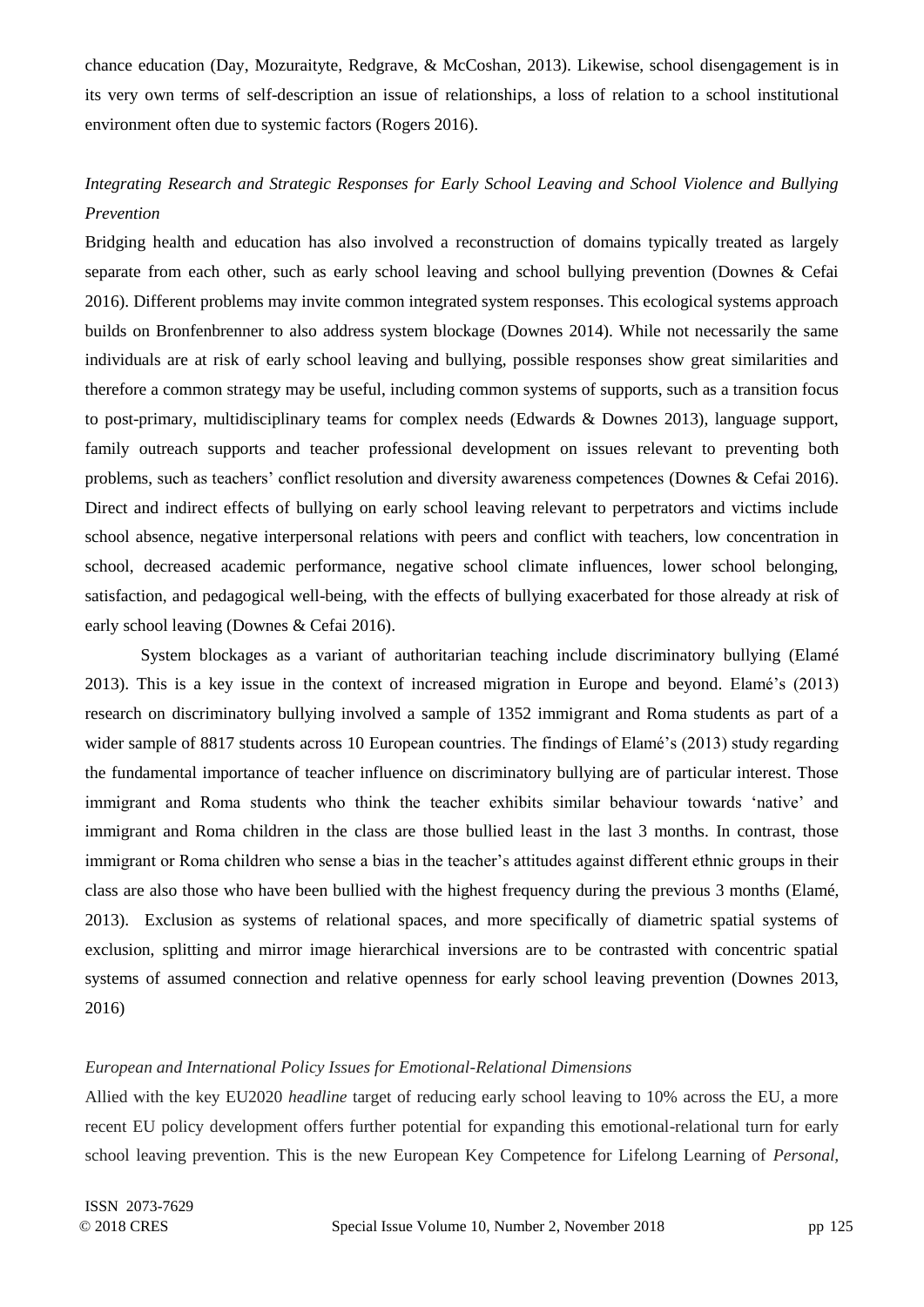*Social and Learning to Learn* key competence (Commission 2018; EU Council 2018). This places personal and relational development issues at the heart of EU education policy.

The Commission's Thematic Working Group (TWG) report on early school leaving (2013) explicitly reiterates the importance of emotional supports, against the backdrop of a relational environment:

Those who face personal, social or emotional challenges often have too little contact with education staff or other adults to support them. They need easy access to teachers and other professionals supporting their educational and personal development (pp.18-19)

Significantly, the EU Council Conclusions on reducing early school leaving and promoting success in school (2015) formally accepts the importance of these systemic dimensions:

…factors such as an unfavourable school climate, violence and bullying, a learning environment in which learners do not feel respected or valued…or poor teacher-pupil relationships may lead learners to leave education prematurely (p.5)

The Commission's School Policy Working Group report on early school leaving (2015) further recognises the need to bridge health and education sectors, as part of a multidisciplinary team approach:

A 'whole school approach' also implies a cross-sectoral approach and stronger cooperation with a wide range of stakeholders (social services, youth services, outreach care workers, psychologists, nurses, speech and language therapists, guidance specialists, local authorities (p.5)

While much of the focus of the qualitative research in *The Neglected Shadow* was on EU contexts given that it was based on a 12 country European study, and was developed from an EU Presidency Conference presentation (Downes 2010), it is important to also briefly consider these issues for a wider international context. Though the OECD was criticised in *The Neglected Shadow* for ignoring emotional and relationships for equity in education, their more recent work, though not without its limits (Cefai, Bartolo, Cavioni, & Downes, 2018), has at least recognised the key role of social and emotional education. Likewise PISA (2012) offers more than scrutiny of literacy and numeracy and includes a focus on School Belonging and Feeling Like an Outsider, including a specific focus on marginalised students (OECD 2013. The WHO (2012) has foregrounded not only the need for caring responsive teachers for student wellbeing but also explicitly raised concerns regarding authoritarian teaching so as not to publicly humiliate students.

As part of an overall multisector approach, the Global School Health statement [for the Integration of](http://www.ascd.org/ASCD/pdf/siteASCD/wholechild/Statement-for-the-Integration-of-Health-and-Education_English.pdf)  [Health and Education](http://www.ascd.org/ASCD/pdf/siteASCD/wholechild/Statement-for-the-Integration-of-Health-and-Education_English.pdf) by the Association for Supervision and Curriculum Development (ASCD) and the International School Health Network (ISHN) recognises that:

The health sector needs to seek integration within the education system—not education's adoption of health priorities. The health sector must find its cultural anchor within education and integrate its processes and outcomes. (2015, p.1)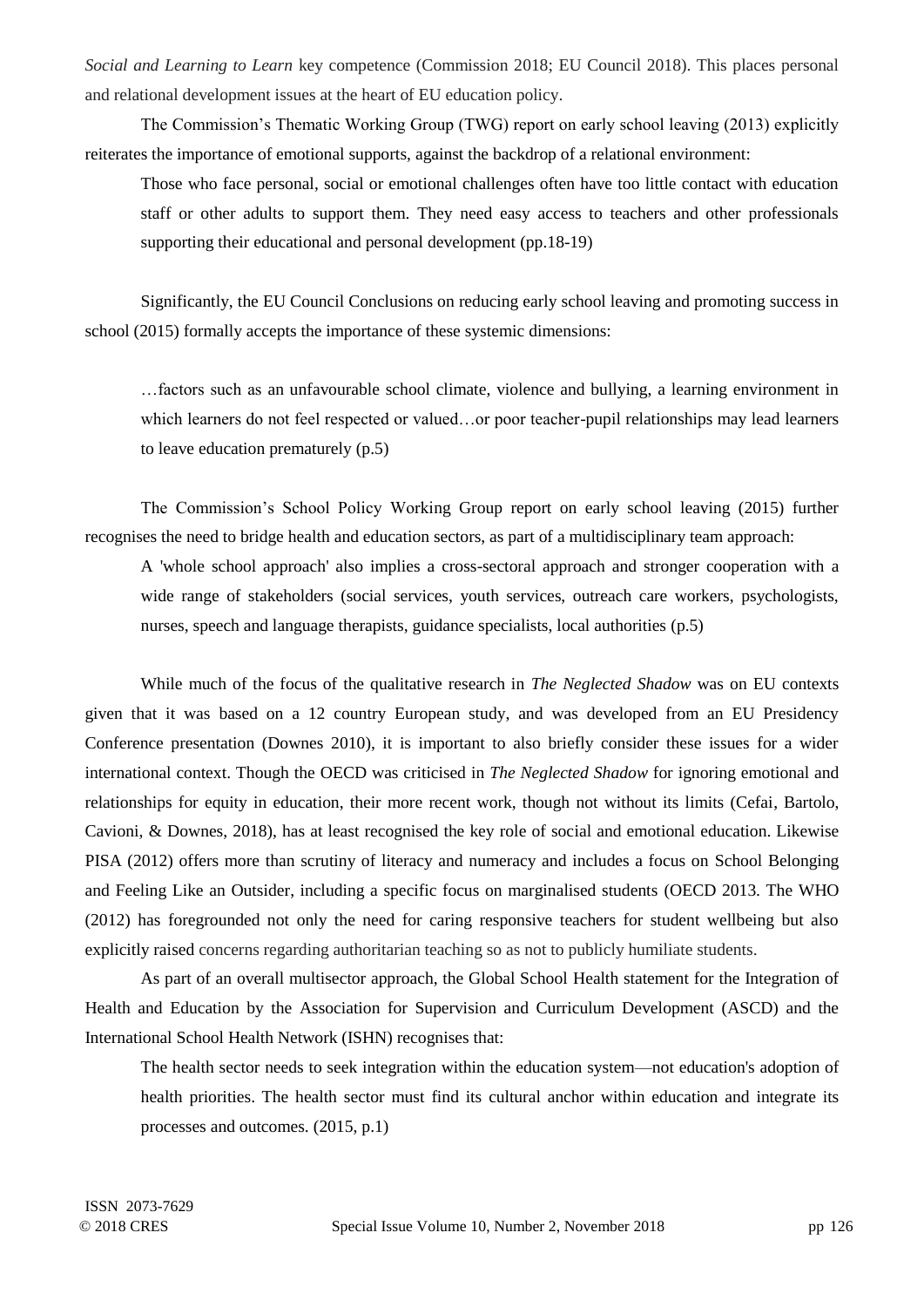The UN Convention on the Rights of the Child emphasises voices of children and young people, through Art 12 (1). However, the US is an international outlier in that it is the only country not to have ratified this Convention, now that Somalia and South Sudan have completed ratification. This has arguably had a negative impact on US based research on early school leaving prevention, as well as allied fields of school bullying and violence prevention, with regard to children's and young people's voices.

#### *An Emotional-Relational Turn for Early School Leaving Prevention as Part of Promoting Inclusive Systems*

One shift in the past decade is to address the need to promote inclusive systems and not simply to prevent, whether early school leaving or school bullying. Our recent work, published by the EU Commission (Downes, Nairz-Wirth & Rusinaite 2017), has sought to develop a framework of ten key guiding principles for inclusive systems in and around schools, including action-guiding structural indicators for system change. These ten principles include a *systemic* focus on addressing system blockages as barriers and on system supports, a *holistic* approach recognising social, emotional and physical needs and not simply academic, cognitive ones (Downes 2013a); *equality and non-discrimination* acknowledges that different groups may need additional supports in a respectful environment free of prejudice. *Building on strengths* challenges negative deficit labels of vulnerable groups and seeks to promote growth rather than simply prevent. A principle of *representation and participation of marginalised groups* involves a distinct focus on processes and structures for their representation and participation. *Active participation of parents in school* requires a strategic focus on marginalised parents. A *lifelong learning* principle brings educational focus on active learning methodologies for issues of active citizenship, personal and social fulfilment, intercultural dialogue across communities, as well as on poverty and social inclusion, and employment. Other key principles already discussed include *children's voices*, *differentiation* of needs and *multidisciplinarity*.

The inclusive systems framework seeks to expand upon the emotional-relational turn for early school leaving research, and to deconstruct resilience theory to move from the resilient individual and resilient systems to inclusive systems (Downes 2017, 2018a). The interdisciplinary theoretical framework of inclusive systems combines a health and education focus with a reconstruction of both the ecological systems theory of Bronfenbrenner (1979) in developmental psychology and Lévi-Strauss' (1963, 1973) structural anthropology in spatial relational terms of inclusive systems as concentric spatial systems (Downes 2013, 2014, 2016, 2017a). As relational spaces that are crossculturally meaningful, a distinctive focus on spatial systems as concentric relational spaces is contrasted with fragmented, hierarchical diametric spatial systems in and around schools. Early school leaving prevention is envisaged as a shift from diametric oppositional, hierarchical, closed and fragmented systems to promoting concentric relational systems of assumed connection that are relatively more open.

#### **References**

Bademci, H. Ö., Karadayı, E. F., & de Zulueta, F. (2015). Attachment intervention through peer-based interaction: Working with Istanbul's street boys in a university setting. *Children and Youth Services Review, 49*, 20-31.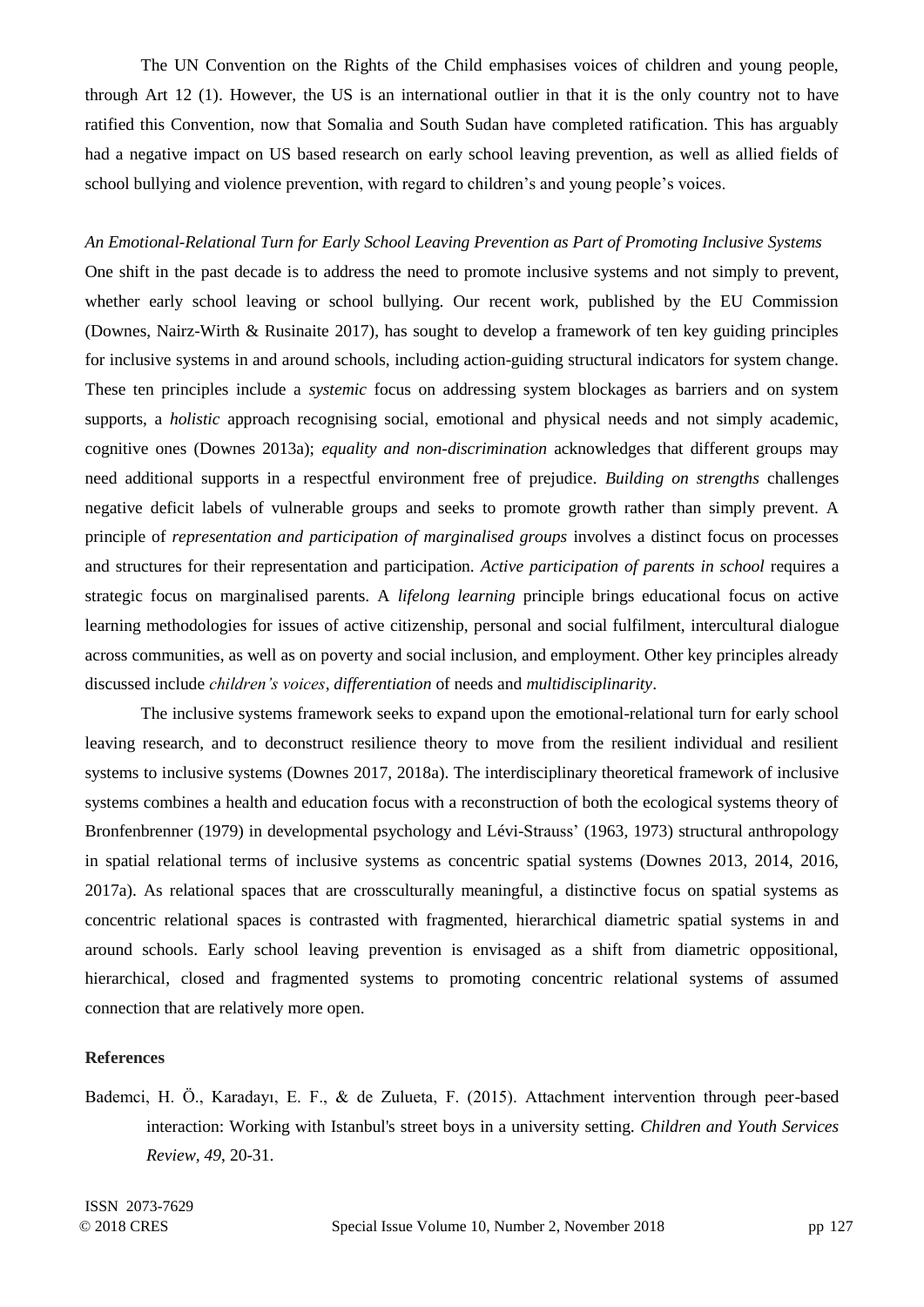- Bademci, H. Ö., Karadayı, E. F., & Vural, N. B. (2016). Exploring school exclusion through the perspective of child labourers living in Sultanbeyli, on the periphery of Istanbul, Turkey. *International Journal of Educational Development, 50*, 51-58.
- Bronfenbrenner, U. (1979). *The ecology of human development*. Cambridge, Ma.: Harvard University Press.
- Bronfenbrenner, U., & Morris, P. A. (1998). The ecology of developmental processes. In W. Damon & R. M. Lerner (Eds.), *Handbook of child psychology: Theoretical models of human development* (Vol. 1, pp. 993–1028). New York: Wiley.
- Cederberg, M., & Hartsmar, N. (2013). Some Aspects of Early School Leaving in Sweden, Denmark, Norway and Finland. *European Journal of Education, 48,* 378-389.
- Cefai, C., Bartolo, P. A., Cavioni. V., & Downes, P. (2018). *Strengthening Social and Emotional Education as a core curricular area across the EU: A review of the international evidence*. Luxembourg: Publications Office of the European Union.
- Day, L., Mozuraityte, N., Redgrave, K., & McCoshan, A. (2013) Preventing *early school leaving in Europe – lessons learned from second chance education.* Final report to the European Commission DG Education and Culture. Ecorys UK
- Downes, P. (2010). *'It's the heart, stupid'. Emerging priority issues for prevention of early school leaving: A solution-focused approach*. Invited presentation, The Belgian EU Presidency Conference, Breaking the cycle of disadvantage – Social inclusion in and through education, September 28 and 29, 2010, University of Ghent, Belgium.
- Downes, P. (2013). Developing a framework and agenda for students' voices in the school system across Europe: From diametric to concentric relational spaces for early school leaving prevention. *European Journal of Education*, *48*(3), 346-362.
- Downes, P. (2013a). *[A holistic approach to early school leaving prevention in Europe: Key strategic](http://www.spd.dcu.ie/site/edc/documents/EUNECpresentationVilniusNov17to192013.pdf)  [priorities for system level development](http://www.spd.dcu.ie/site/edc/documents/EUNECpresentationVilniusNov17to192013.pdf)*[.](http://www.spd.dcu.ie/site/edc/documents/EUNECpresentationVilniusNov17to192013.pdf) Keynote opening presentation, European Network of Education Councils (EUNEC) conference on Early School Leaving, in conjunction with the European Commission and the Lithuanian Government (Ministry of Education and Science) in the context of its EU Presidency. Lithuanian Parliament (*Seimas*), Vilnius, November 18, 2013.
- Downes, P. (2014). *Access to Education in Europe: A Framework and Agenda for System Change*. Dordrecht, Springer Verlag.
- Downes, P (2016) Developing a Framework of System Change between Diametric and Concentric Spaces for Early School Leaving Prevention. *Educational Philosophy and Theory, 48,* 899-914
- Downes, P. (2017). *Conceptual Foundations of Inclusive Systems in and around Schools for Early School Leaving Prevention: An Emotional-Relational Focus*. *Psihološka istraživanja (Psychological Research), 20(1)*, 9-26.
- Downes, P. (2017a). Reconceptualising foundational assumptions of resilience: A cross-cultural, spatial systems domain of relevance for agency and phenomenology in resilience. *International Journal of Emotional Education*, *9*(1) 99-120.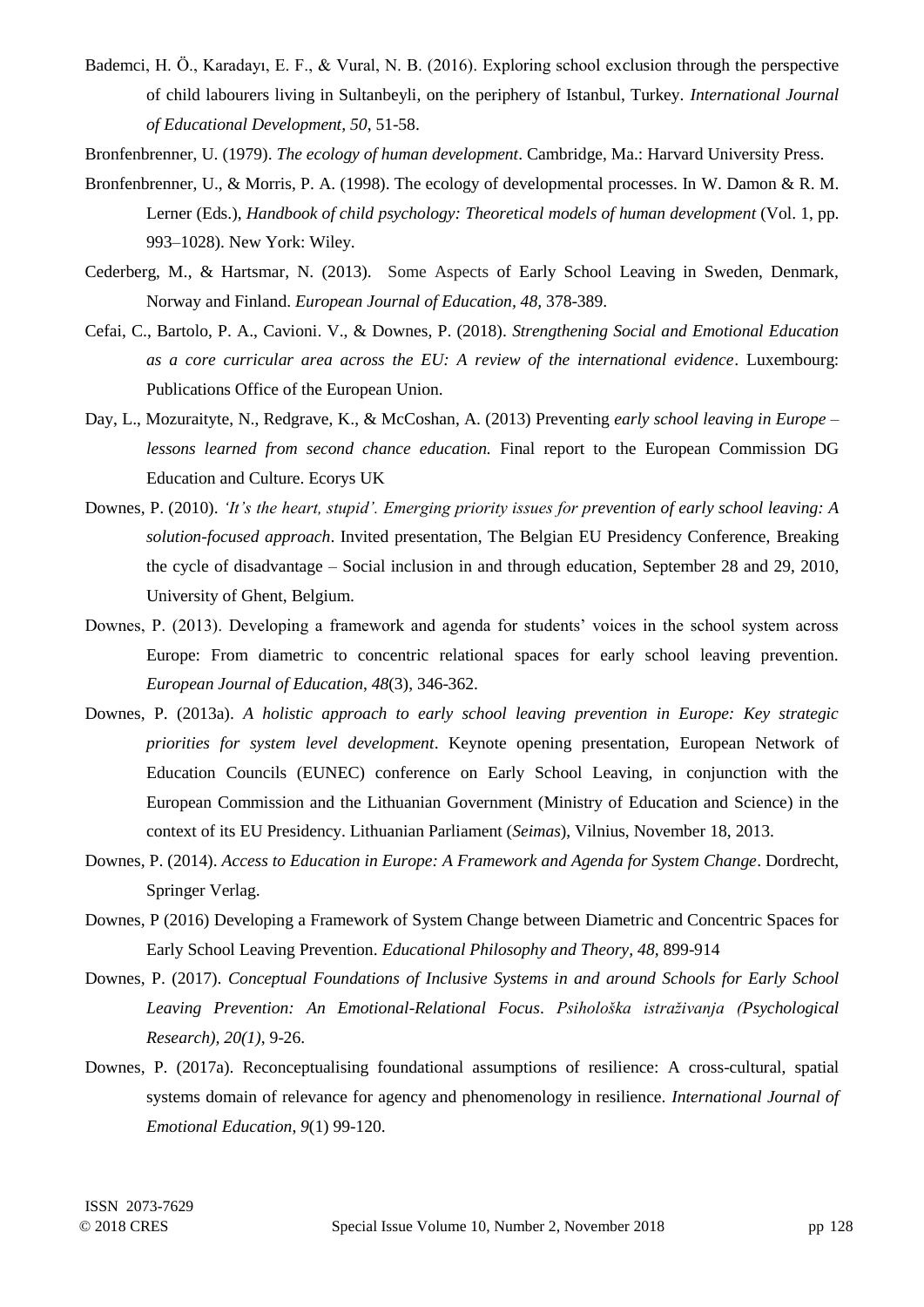- Downes, P. (2018). *Rethinking Conceptual Foundations of Early School Leaving: From the Tangled Web of Diametric Space to Inclusive Systems as Concentric Relational Spaces,* Keynote presentation, Final conference of the RESL.eu project, *Reducing Early School Leaving in Europe*, University of Antwerp, January 22- 24 2018.
- Downes, P. (2018a). Beyond the 'diminished self': Challenging an array of objections to emotional wellbeing in education. *International Journal of Emotional Education, 10*(1), 4-16
- Downes, P., & Cefai, C. (2016). *How to tackle bullying and prevent school violence in Europe: Evidence and practices for strategies for inclusive and safe schools.* Luxembourg: Publications Office of the European Union/EU bookshop.
- Downes, P., Nairz-Wirth, E., & Rusinaite, V. (2017). *Structural Indicators for Developing Inclusive Systems in and around Schools in Europe.* Luxembourg: Publications Office of the European Union/EU bookshop.
- Ecclestone, K., & Hayes, D. (2009). *The dangerous rise of therapeutic education.* London: Routledge
- Edwards, A., & Downes, P. (2013). *Alliances for Inclusion: Developing Cross-sector Synergies and Inter-Professional Collaboration in and around Education*. Foreword by Jan Truszczynski, Director-General of the European Commission's Directorate General for Education and Culture.. Brussels: European Commission, DG Education and Culture
- Elamé, E. (2013). *Discriminatory bullying: A new intercultural dialogue*. Berlin: Springer Verlag.
- Esch, P., Bocquet, V., Pull, C., Couffignal, S., Lehnert, T., Graas, M., Fond-Harmant, L., & Ansseau, M. (2014). The downward spiral of mental disorders and educational attainment: a systematic review on early school leaving, *BMC Psychiatry 14*, 237
- European [Commission](http://www.dcu.ie/sites/default/files/edc/pdf/reducingeslkeymessagesandpolicysupportnov2013twgreportfinal.pdf) (2013) *Reducing early school leaving: Key messages and policy support.* Final Report of the Thematic Working Group on Early School Leaving [November](http://www.dcu.ie/sites/default/files/edc/pdf/reducingeslkeymessagesandpolicysupportnov2013twgreportfinal.pdf) 2013
- European [Commission](http://ec.europa.eu/assets/eac/education/experts-groups/2014-2015/school/early-leaving-policy_en.pdf) (2015). Education & Training 2020 (ET2010)- *Schools policy: A whole school approach to tackling early school leaving: Policy [messages.](http://ec.europa.eu/assets/eac/education/experts-groups/2014-2015/school/early-leaving-policy_en.pdf)*
- European [Commission/EACEA/Eurydice/Cedefop,](http://www.dcu.ie/sites/default/files/edc/pdf/eurydicetacklingearlyleavingineurope2015.pdf) 2014. *Tackling Early Leaving from Education and Training in Europe: Strategies, Policies and Measures*. Eurydice and Cedefop Report. [Luxembourg:](http://www.dcu.ie/sites/default/files/edc/pdf/eurydicetacklingearlyleavingineurope2015.pdf) [Publications](http://www.dcu.ie/sites/default/files/edc/pdf/eurydicetacklingearlyleavingineurope2015.pdf) Office of the European Union.
- [European](http://data.consilium.europa.eu/doc/document/ST-14441-2015-INIT/en/pdf) Council Conclusions (2015). *[Conclusions](http://data.consilium.europa.eu/doc/document/ST-14441-2015-INIT/en/pdf) on reducing early school leaving and [promoting](http://data.consilium.europa.eu/doc/document/ST-14441-2015-INIT/en/pdf) success in school. Council [conclusions](http://data.consilium.europa.eu/doc/document/ST-14441-2015-INIT/en/pdf) (23 November 2015)*
- European Council Recommendation (2018). Council Recommendation on key competences for lifelong learning (22 May 2018, 2018/C 189/01).
- Frostad, P., Jan Pijl, S., & Egil Mjaavatn, P. (2015). Losing All Interest in School: Social Participation as a Predictor of the Intention to Leave Upper Secondary School Early, *Scandinavian Journal of Educational Research*, *59*(1), 110-122.
- Global School Health Statement (2015). [Statement for the Integration of Health and Education.](http://www.ascd.org/ASCD/pdf/siteASCD/wholechild/Statement-for-the-Integration-of-Health-and-Education_English.pdf) ASCD & ISHN. http://www.wholechildeducation.org/about/globalschoolhealthstatement